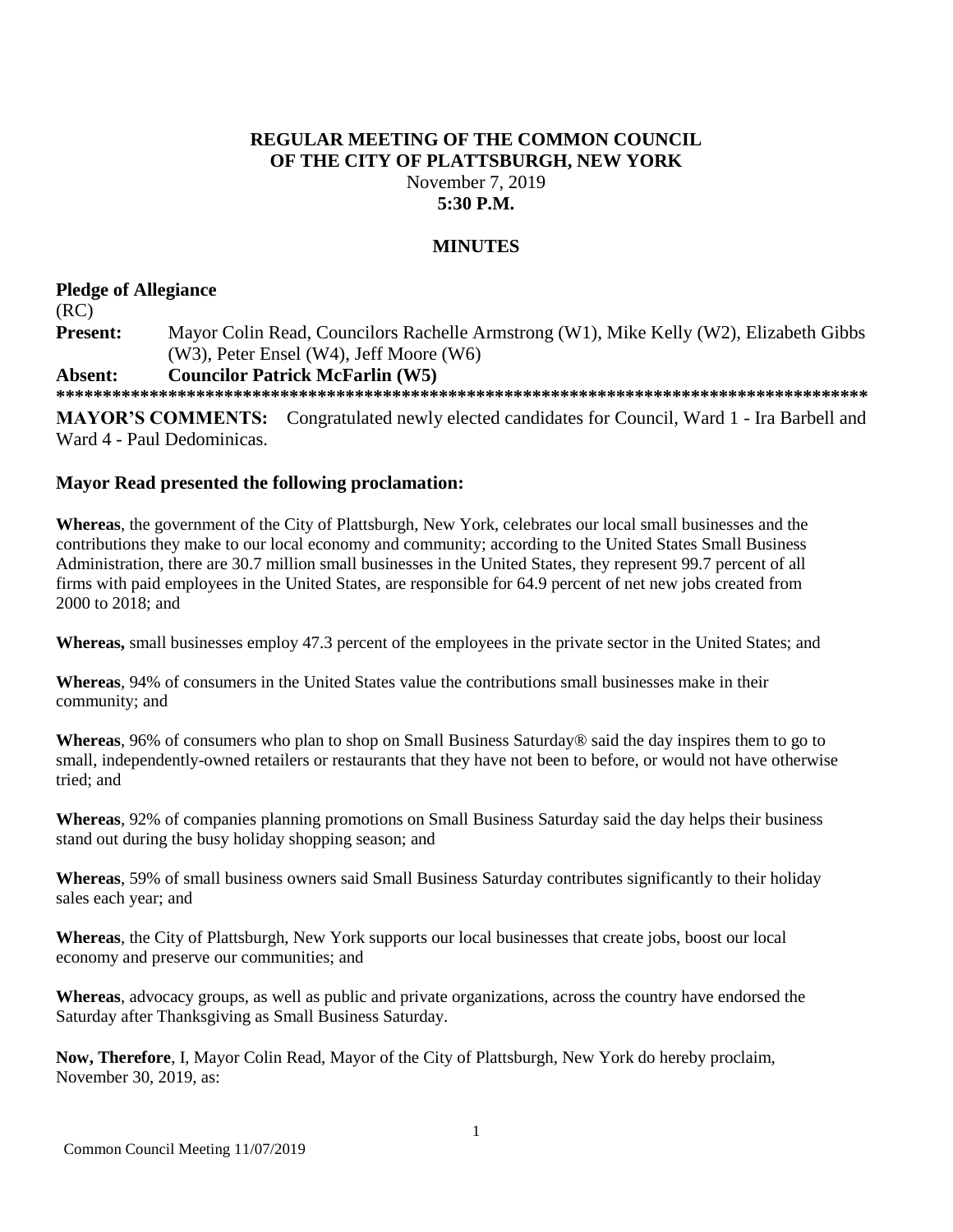## **SMALL BUSINESS SATURDAY**

And urge the residents of our community, and communities across the country, to support small businesses and merchants on Small Business Saturday and throughout the year.

IN WITNESS WHEREOF, I have hereunto set my hand and caused the official seal of the city of Plattsburgh to be affixed.

> Done in the City of Plattsburgh, New York this seventh day of November in the Year Two-Thousand **Nineteen** Colin L. Read, Mayor

### 

### 1. **MINUTES OF THE PREVIOUS MEETING:**

**RESOLVED:** That the Minutes of the Regular Meeting of the Common Council held on October 31, 2019 are approved and placed on file among the public records of the City Clerk's Office

By Councilor Armstrong; Seconded by Councilor Gibbs (All in Favor/opposed) Roll call: Councilors Armstrong, Kelly, Gibbs, Ensel, Moore (All voted in the affirmative) 

### **PAYROLLS OF VARIOUS DEPARTMENTS:**  $2.$

**RESOLVED:** That the payrolls of the various Departments of the City of Plattsburgh for the week ending November 6, 2019 in the amount of \$488,715.48 are authorized and allowed and the Mayor and the City Clerk are hereby empowered and directed to sign warrants drawn on the City Chamberlain for the payment thereof.

By Councilor Kelly; Seconded by Councilor Moore (All in Favor/opposed) Roll call: Councilors Armstrong, Kelly, Gibbs, Ensel, Moore (All voted in the affirmative) 

### $3.$ **REPORTS OF CITY OFFICES & COMMITTEE REPORTS:**

- Report of Fire and Ambulance Responses for the week of October 29 November 4, 2019  $\bullet$
- Report from the Building Inspector's office for the week of October  $30 -$ November 5. 2019
- Reports from the Police Department dated November 4, 2019
- Report from the City Clerk's Office of all monies received during the month of October 2019 in the total amount of \$8,583.10

## **COUNCILOR/DEPARTMENT CHAIR COMMITTEE REPORTS:**

[meeting reports provided during work session]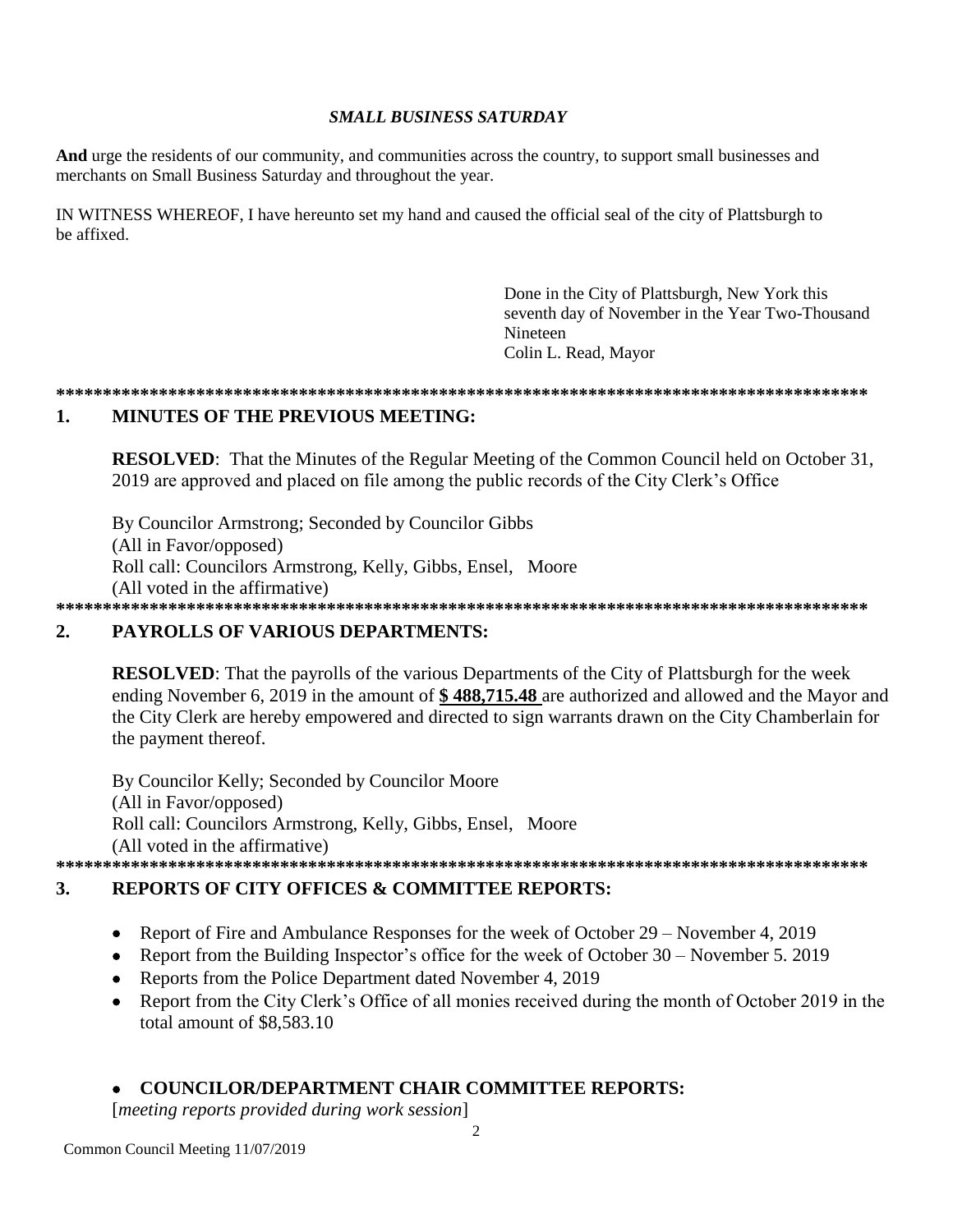Governance, Strategy, and City Operations- Chair Councilor Armstrong met earlier gave Rec Complex recommendations. Gave updates on Plattsburgh Sustainability Task Force, next meeting Wednesday, November 13, 2019 at 4pm open to the public. Mayor Read mentioned met on Open gov this week hope to roll out on December 19, 2019

**City Infrastructure** – Chair Councilor Moore mentioned Protection Avenue coming along well. **Councilor Ensel** mentioned there is a pot hole near Margaret/Boynton intersection noticed DPW filling in pothole near Beekman. Mayor Read mentioned DPW is working hard on pot holes and finishing Protection Avenue.

Finance and Budget – Chair Councilor Kelly commented about Item 7A and that they had asked Department Heads to reduce overtime and a little concerned about this. Councilor Ensel mentioned on report they received as of end of 11/08 pay period there are 3 departments that have exceeded their overtime.

**Public Safety** – Chair Councilor Gibbs indicated no report.

Plattsburgh Public Library - Chair Councilor Ensel indicated no report.

MLD - MLD Board President Councilor McFarlin absent. No report.

**RESOLVED:** That the reports as listed are hereby ordered received and any written reports are placed on file among the public records of the City Clerk's Office.

By Councilor Gibbs; Seconded by Councilor Ensel (All in Favor/opposed) Roll call: Councilors Armstrong, Kelly, Gibbs, Ensel, Moore (All voted in the affirmative) 

### 4. **CORRESPONDENCE OR RECOMMENDATIONS FROM BOARDS: None**

### $\overline{5}$ . **AUDIT OF CLAIMS:**

**RESOLVED:** That the bills Audited by the Common Council for the week ending November 8, 2019 in the amount of \$1,540,394.13 are authorized and allowed and the Mayor and City Clerk are hereby authorized and directed to sign warrants drawn on the City Chamberlain for the payment thereof.

By Councilor Kelly; Seconded by Councilor Moore (All in Favor/opposed) Roll call: Councilors Armstrong, Kelly, Gibbs, Ensel, Moore (All voted in the affirmative) 

### PERSONS ADDRESSING COUNCIL ON AGENDA ITEMS ONLY: None 6.

### 7. **OTHER ITEMS:**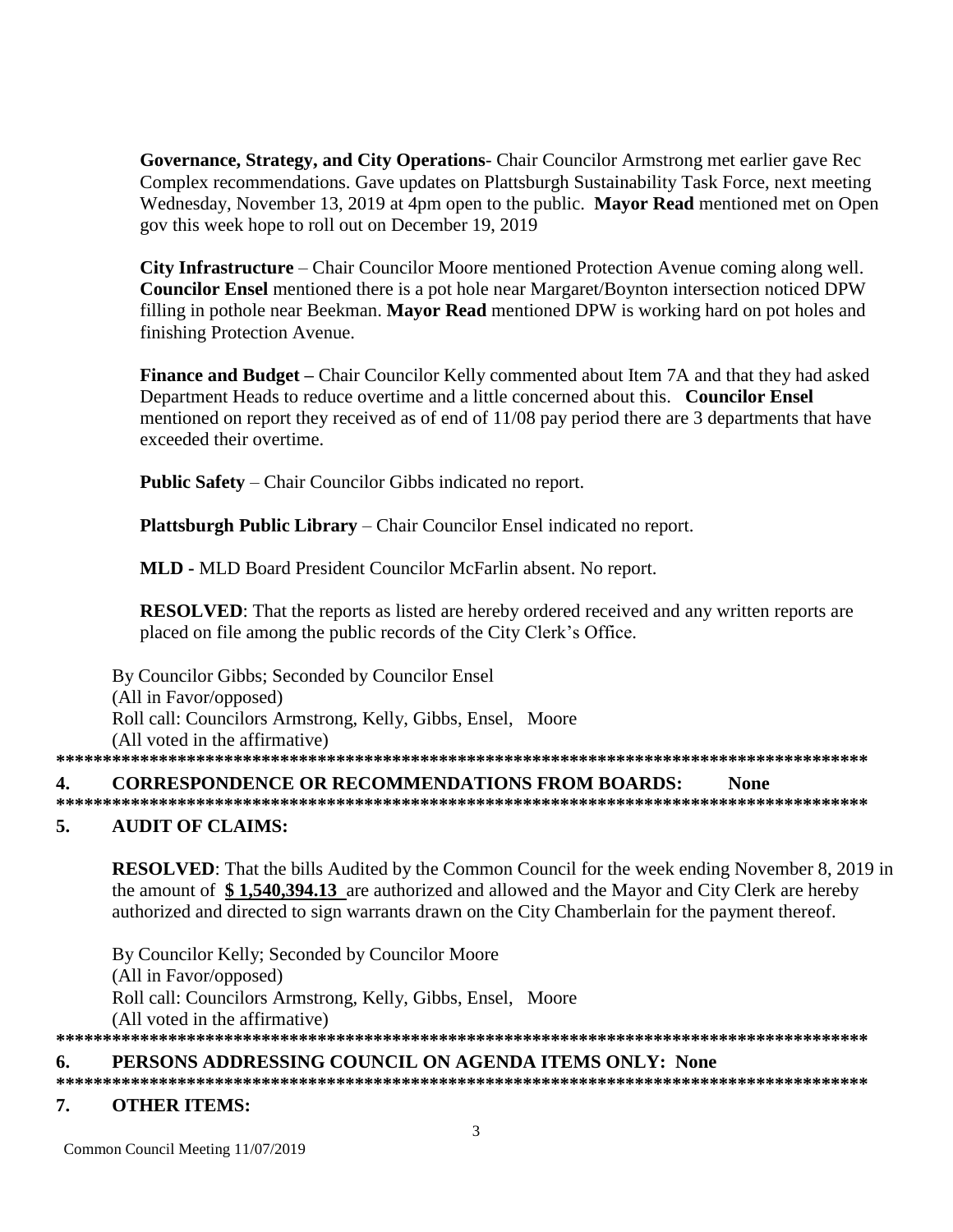A. RESOLVED: In accordance with the request therefore the Common Council approves the City Chamberlain to adjust the 2019 General Fund Police budget by \$68,439.00 of increases to appropriations for over budget, and projected over budget, police accounts, through an equal amount of decreases to appropriations in police accounts, as well as, a decrease to General Fund Contingency for the budget transfer from Police Overtime of \$38,239.00 transferred by Council resolution on January  $17<sup>th</sup>$ , 2019. The net effect of these budget transfers will not increase the 2019 General Fund budget.

By Councilor Armstrong; Seconded by Councilor Gibbs Discussion: None Roll call: Councilors Armstrong, Kelly, Gibbs, Ensel, Moore (All voted in the affirmative) **ACTION TAKEN:** Adopted Follow up Action: **None** 

**B. RESOLVED:** In accordance with the request therefore the Common Council approves the City Chamberlain to adjust the 2019 Water and Sewer Budgets for \$15,000 and \$5,000, respectively, for appropriations transfers to provide for water and sewer repair parts purchases.

By Councilor Moore; Seconded by Councilor Ensel Discussion: None Roll call: Councilors Armstrong, Kelly, Gibbs, Ensel, Moore (All voted in the affirmative) **ACTION TAKEN:** Adopted **None** Follow up Action: 

**C. RESOLVED:** In accordance with the request therefore the Common Council approves the City Chamberlain to adjust the 2019 General Fund Budget by \$22,000 for an increase in appropriations to provide for the purchase and implementation of OpenGov application software for the City's website. This adjustment will increase the 2019 General Fund Budget by \$22,000.

By Councilor Ensel; Seconded by Councilor Gibbs Discussion: None Roll call: Councilors Armstrong, Kelly, Gibbs, Ensel, Moore (All voted in the affirmative) **ACTION TAKEN:** Adopted Follow up Action: None 

**D. RESOLVED:** In accordance with the request therefore the Common Council approves the City Chamberlain to adjust the 2019 Parking Fund Budget for \$15,692 of additional unplanned cost for 2019 property taxes and for \$4,770 for appropriations transfers to provide for projected over budget accounts by 2019 year-end. This adjustment will increase the 2019 Parking Fund Budget by \$15,692.00.

By Councilor Armstrong; Seconded by Councilor Gibbs Discussion: None Roll call: Councilors Armstrong, Kelly, Gibbs, Ensel, Moore (All voted in the affirmative)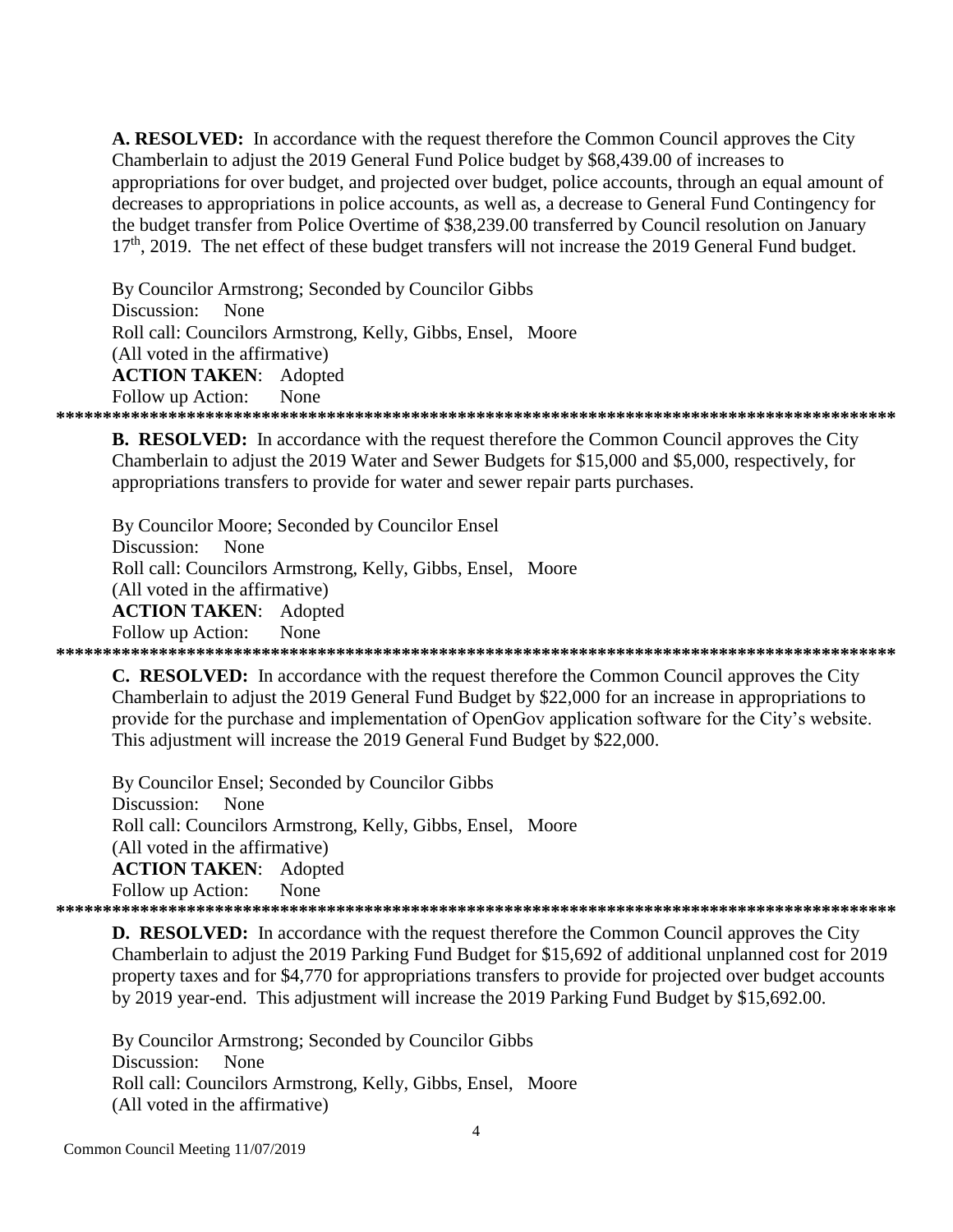## **ACTION TAKEN:** Adopted

Follow up Action: None

**E. RESOLVED:** In accordance with the request therefore the Common Council approves the City Chamberlain to adjust the 2019 General Fund Budget for \$18,136 of appropriations transfers to provide for Finance, Data Processing and Unemployment cost center accounts projected to be over budget by 2019 year-end. These budget transfers will not increase the 2019 General Fund budget.

By Councilor Ensel; Seconded by Councilor Armstrong Discussion: None Roll call: Councilors Armstrong, Kelly, Gibbs, Ensel, Moore (All voted in the affirmative) **ACTION TAKEN:** Adopted Follow up Action: **None** 

F. RESOLVED: In accordance with the request therefore the Common Council agrees to and authorizes the execution of the attached October 11, 2019 construction administration services proposal from CDM Smith. Funding will be from Capital Project H8130.63.

By Councilor Kelly; Seconded by Councilor Gibbs Discussion: None Roll call: Councilors Armstrong, Kelly, Gibbs, Ensel, Moore (All voted in the affirmative) **ACTION TAKEN:** Adopted None Follow up Action: 

**G. RESOLVED:** In accordance with the request therefore the Common Council agrees to and authorizes the execution of the attached November 1, 2019 "First Amendment to Residuals Service Agreement" with New England Waste Services of Maine, Inc. d/b/a Casella Organics.

By Councilor Armstrong; Seconded by Councilor Gibbs Discussion: None Roll call: Councilors Armstrong, Kelly, Gibbs, Ensel, Moore (All voted in the affirmative) **ACTION TAKEN:** Adopted Follow up Action: None 

## **H. CONTRACTUAL SERVICES WITH AEDA FOR ENGINEERING/SURVEYING SERVICES**

WHEREAS, AEDA has provided a scope of work and proposal for the subdivision of 52 US Oval in accordance with NYS subdivision law and City of Plattsburgh Zoning Code requirements; and

WHEREAS, AEDA will provide engineering/surveying services to complete all tasks identified in the scope of work for the lump sum fee of Eight Thousand Nine Hundred Dollars (\$8,900); and